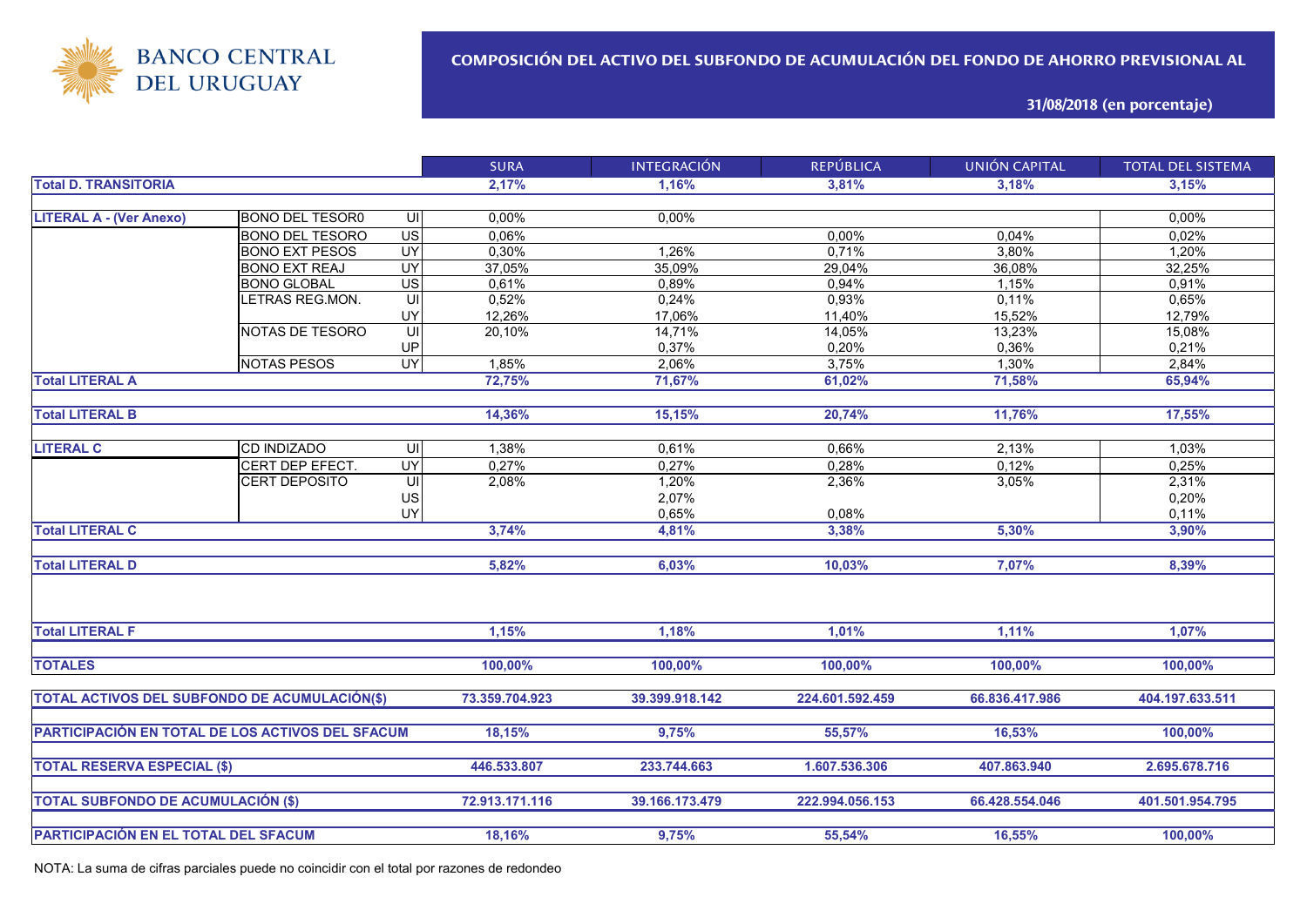# **A N E X O**

#### **MAYOR O IGUAL AL 2% DEL SUBFONDO DE ACUMULACIÓN** *31/08/18* **DETALLE DE LOS INSTRUMENTOS QUE COMPONEN EL LITERAL A CON PARTICIPACIÓN**

| COMPOSICIÓN LITERAL 'A'                             |                             |                         |        |                                   |
|-----------------------------------------------------|-----------------------------|-------------------------|--------|-----------------------------------|
| <b>TIPO DE INSTRUMENTO</b>                          | <b>INSTRUMENTO</b>          |                         |        | MONEDA % S/ACT FAP TOT. SISTEMA % |
| <b>BONOS DEL TESORO (BT - BL)</b>                   | <b>INSTRUMENTOS VARIOS</b>  | UI                      | 0.00%  |                                   |
|                                                     | <b>INSTRUMENTOS VARIOS</b>  | US                      | 0.02%  |                                   |
|                                                     | <b>SUB TOTAL</b>            |                         |        | 0,02%                             |
| <b>BONOS EXTERNOS PESOS (BEPN)</b>                  | <b>INSTRUMENTOS VARIOS</b>  | UY                      | 1.20%  |                                   |
|                                                     | <b>SUB TOTAL</b>            |                         |        | 1.20%                             |
| <b>BONOS EXTERNOS REAJUSTABLES (BEUY)</b>           | BEUY 00060 R270405EUYF      | UY                      | 6,28%  |                                   |
|                                                     | BEUY 00060 R281215EUYF      | UY                      | 12,82% |                                   |
|                                                     | BEUY 00060 R300710EUYF      | UY                      | 7,66%  |                                   |
|                                                     | BEUY 00060 R370626EUYF      | UY                      | 5,21%  |                                   |
|                                                     | <b>INSTRUMENTOS VARIOS</b>  | UY                      | 0,27%  |                                   |
|                                                     | <b>SUB TOTAL</b>            |                         |        | 32,25%                            |
| <b>BONOS GLOBALES (BE)</b>                          | <b>INSTRUMENTOS VARIOS</b>  | US                      | 0,91%  |                                   |
|                                                     | <b>SUB TOTAL</b>            |                         |        | 0,91%                             |
| LETRAS DE REGULACIÓN MONETARIA (LBUI)               | <b>INSTRUMENTOS VARIOS</b>  | $\overline{\mathsf{U}}$ | 0,65%  |                                   |
|                                                     | <b>SUB TOTAL</b>            |                         |        | 0,65%                             |
| LETRAS DE REGULACIÓN MONETARIA CUPÓN 0 (LRM Y LRUI) | <b>INSTRUMENTOS VARIOS</b>  | UY                      | 12,79% |                                   |
|                                                     | <b>SUB TOTAL</b>            |                         |        | 12,79%                            |
| <b>NOTAS DEL TESORO (NAUI)</b>                      | NAUI 0006000013EUIF20250525 | UI                      | 2,86%  |                                   |
|                                                     | NAUI 0006000016EUIF20190127 | UI                      | 3,13%  |                                   |
|                                                     | NAUI 0006000019EUIF20220927 | U                       | 2,14%  |                                   |
|                                                     | NAUI 0006000021EUIF20251126 | U                       | 2,56%  |                                   |
|                                                     | <b>INSTRUMENTOS VARIOS</b>  | UI                      | 4,39%  |                                   |
|                                                     | <b>SUB TOTAL</b>            |                         |        | 15,08%                            |
| <b>NOTAS DEL TESORO (NAUP)</b>                      | <b>INSTRUMENTOS VARIOS</b>  | UP                      | 0,21%  |                                   |
|                                                     | <b>SUB TOTAL</b>            |                         |        | 0,21%                             |
| <b>NOTAS PESOS</b>                                  | NA 0006000008EUYF20200729   | UY                      | 2.84%  |                                   |
|                                                     | <b>SUB TOTAL</b>            |                         |        | 2,84%                             |
| TOTAL INSTRUMENTOS LITERAL 'A'                      |                             |                         | 65,94% | 65,94%                            |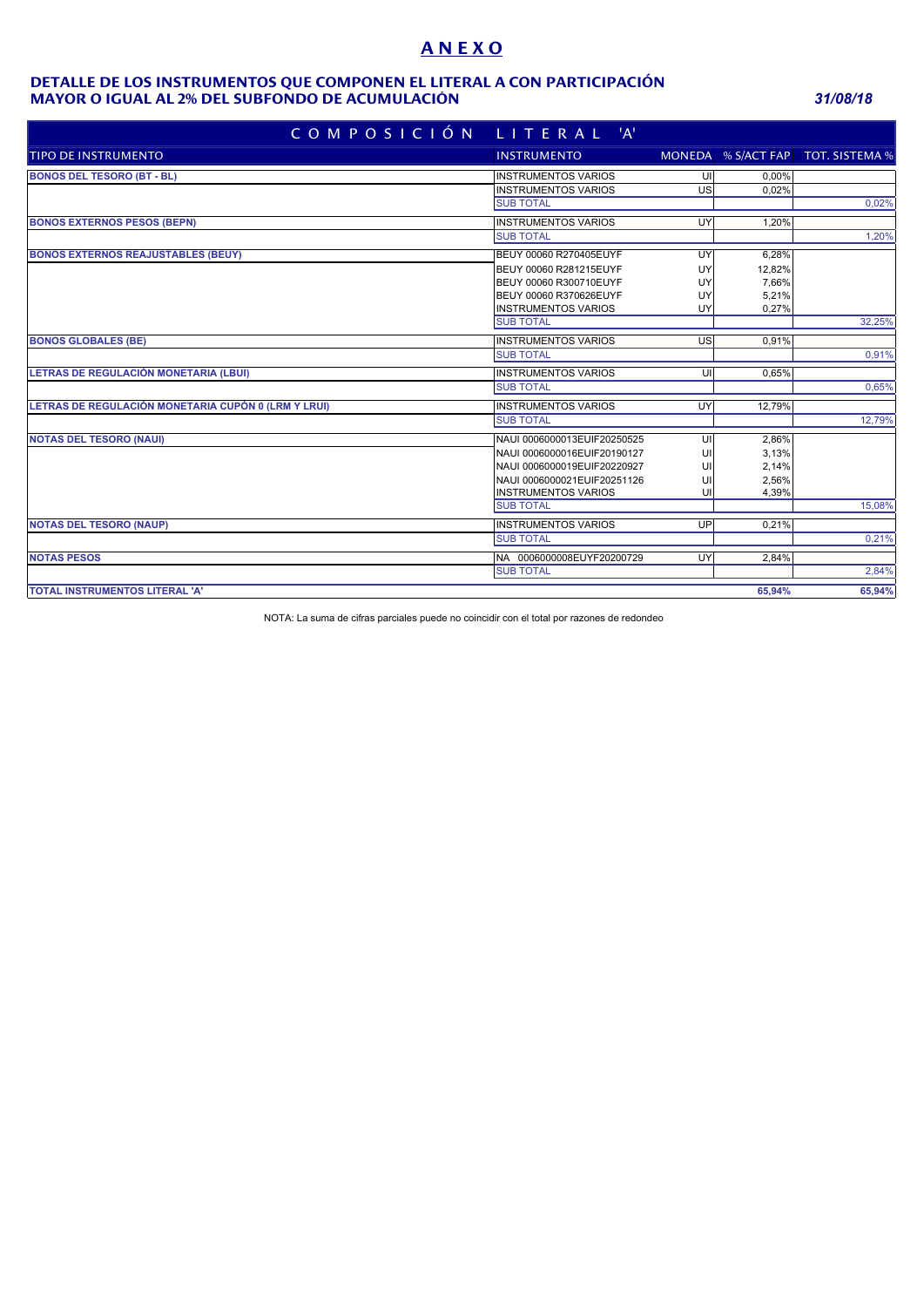

## **COMPOSICIÓN DEL ACTIVO DEL SUBFONDO DE RETIRO DEL FONDO DE AHORRO PREVISIONAL AL**

**31/08/2018 (en porcentaje)**

|                                                 |                        |           | <b>SURA</b>    | <b>INTEGRACIÓN</b> | <b>REPÚBLICA</b> | <b>UNIÓN CAPITAL</b> | <b>TOTAL DEL SISTEMA</b> |
|-------------------------------------------------|------------------------|-----------|----------------|--------------------|------------------|----------------------|--------------------------|
| <b>Total D. TRANSITORIA</b>                     |                        |           | 1,52%          | 1,15%              | 3,61%            | 1,30%                | 2,82%                    |
|                                                 |                        |           |                |                    |                  |                      |                          |
| <b>LITERAL G - (Ver Anexo)</b>                  | BONO DEL TESOR0        | -UII      | 0,38%          | 0.04%              | 0,30%            | 0,75%                | 0,36%                    |
|                                                 | <b>BONO DEL TESORO</b> | US        |                |                    | 0.17%            |                      | 0.11%                    |
|                                                 | <b>BONO EXT PESOS</b>  | UY        | 0,35%          |                    | 0,97%            | 2,69%                | 1,06%                    |
|                                                 | <b>BONO EXT REAJ</b>   | UY        | 7,62%          |                    | 1,40%            |                      | 2,04%                    |
|                                                 | LETRAS REG.MON.        | UI        | 9.32%          | 10,13%             | 13,24%           | 8,40%                | 11,78%                   |
|                                                 |                        | UY        | 38,16%         | 41,82%             | 32,02%           | 38,55%               | 34,48%                   |
|                                                 | NOTAS DE TESORO        | UI        | 19,72%         | 26,17%             | 24,90%           | 23,89%               | 24,07%                   |
|                                                 | <b>NOTAS PESOS</b>     | <b>UY</b> | 8,43%          | 7,05%              | 6,43%            | 9,48%                | 7,20%                    |
| <b>Total LITERAL G</b>                          |                        |           | 83,99%         | 85,21%             | 79,43%           | 83,75%               | 81,09%                   |
|                                                 |                        |           |                |                    |                  |                      |                          |
| <b>LITERAL H</b>                                | <b>CD INDIZADO</b>     | -UII      |                | 0,39%              |                  |                      | 0,03%                    |
|                                                 | CERT DEP EFECT.        | UY        |                |                    | 0,24%            | 0,20%                | 0,18%                    |
|                                                 | <b>CERT DEPOSITO</b>   | UI        | 10,28%         | 5,73%              | 10,08%           | 11,26%               | 10,00%                   |
|                                                 |                        | US        |                | 2,05%              |                  |                      | 0,13%                    |
|                                                 |                        | UY        |                |                    | 0,70%            |                      | 0,45%                    |
| <b>Total LITERAL H</b>                          |                        |           | 10,28%         | 8,18%              | 11,01%           | 11,47%               | 10,79%                   |
|                                                 |                        |           |                |                    |                  |                      |                          |
| <b>Total LITERAL I</b>                          |                        |           | 1,37%          | 2,48%              | 2,92%            | 0,55%                | 2,33%                    |
|                                                 |                        |           |                |                    |                  |                      |                          |
|                                                 |                        |           |                |                    |                  |                      |                          |
| <b>Total LITERAL K</b>                          |                        |           | 2,85%          | 2.98%              | 3,02%            | 2,94%                | 2,98%                    |
| <b>TOTALES</b>                                  |                        |           | 100,00%        | 100.00%            | 100,00%          | 100,00%              | 100.00%                  |
| <b>TOTAL ACTIVOS DEL SUBFONDO DE RETIRO(\$)</b> |                        |           | 15.408.132.110 | 6.608.458.063      | 67.303.542.056   | 14.755.680.460       | 104.075.812.688          |
|                                                 |                        |           |                |                    |                  |                      |                          |
| PARTICIPACIÓN EN TOTAL DE LOS ACTIVOS DEL SFRET |                        |           | 14,80%         | 6,35%              | 64,67%           | 14,18%               | 100,00%                  |